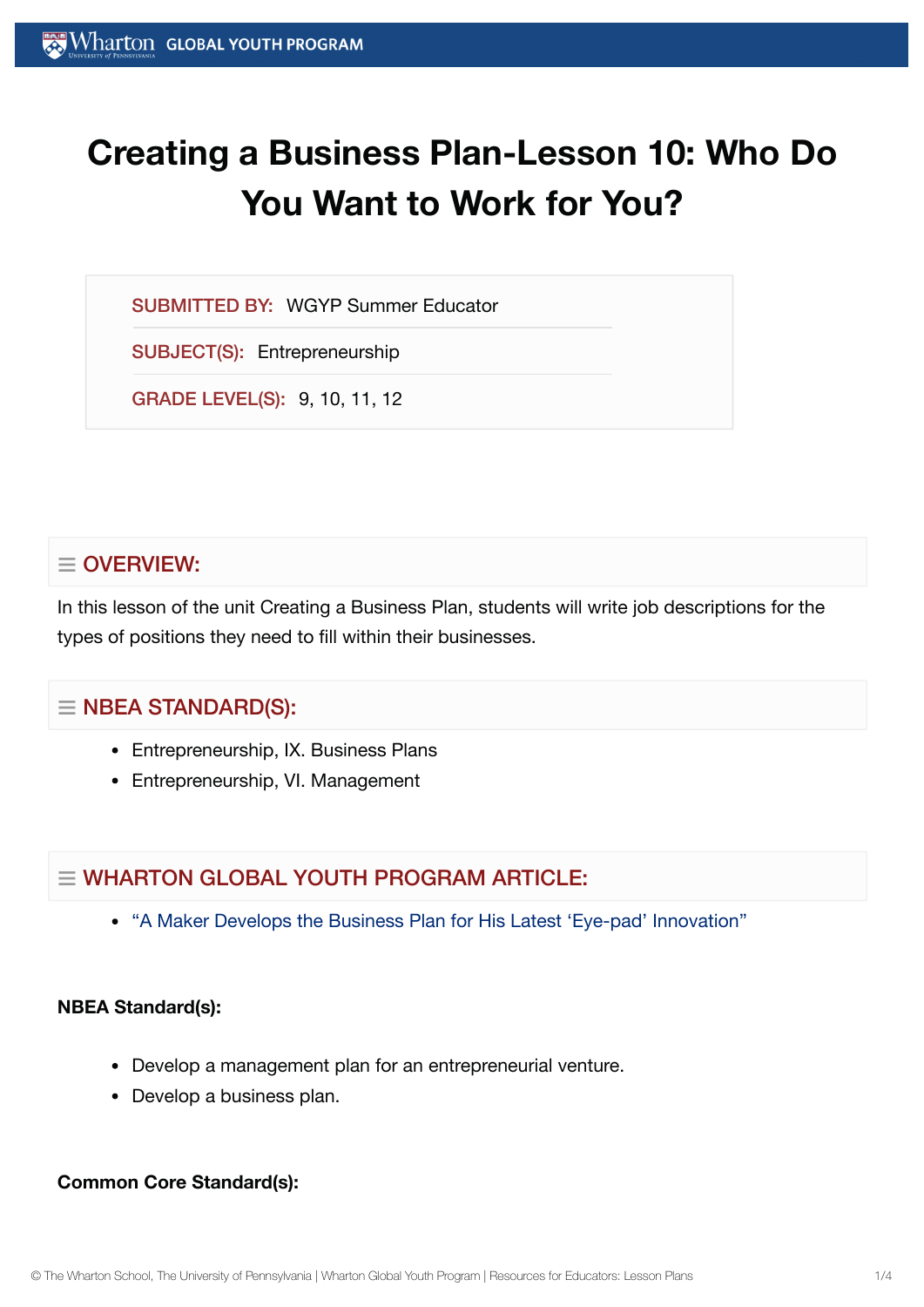## **Wharton GLOBAL YOUTH PROGRAM**

- CCR Standard for Writing: Produce clear and coherent writing in which the development, organization, and style are appropriate to task, purpose, and audience.
- CCR Standard for Speaking & Listening: Prepare for and participate effectively in a range of conversations and collaborations with diverse partners, building on others' ideas and expressing their own clearly and persuasively.

**Objectives/Purposes:** In this lesson, students will create job descriptions. This lesson builds on the previous lesson "*What Is Your Managing Style?"* In this lesson, students will take the organizational structure they developed in their business group and create different job descriptions. Before writing the descriptions, they will review and analyze job descriptions.

#### **Other Resources/Materials:**

- Poster or newsprint of students organizational structure from previous class
- Job Description (20-30) teacher must find these online ahead of time and print

### **Activity:**

- 1. Do Now: Refer back to the organizational structure you created with your business group. Which of these jobs might you be interested in applying for? Why? What makes you qualified? (5 *min*)
- 2. In business groups, students will have time to finish up their organizational structures. (*5 min*)
- 3. As a group they also need to pick one of the jobs. Using a poster board or newsprint and markers, the group needs to brainstorm qualifications and description for that job. Teacher can draw a model of what each group's poster should look like. (*10 min*)

| Job Title:                                                             |                                                                         |
|------------------------------------------------------------------------|-------------------------------------------------------------------------|
| What qualifications should someone have when<br>applying for this job? | What are some of the things this person will<br>have to do in this job? |
| (job qualification)                                                    | (job description)                                                       |
|                                                                        |                                                                         |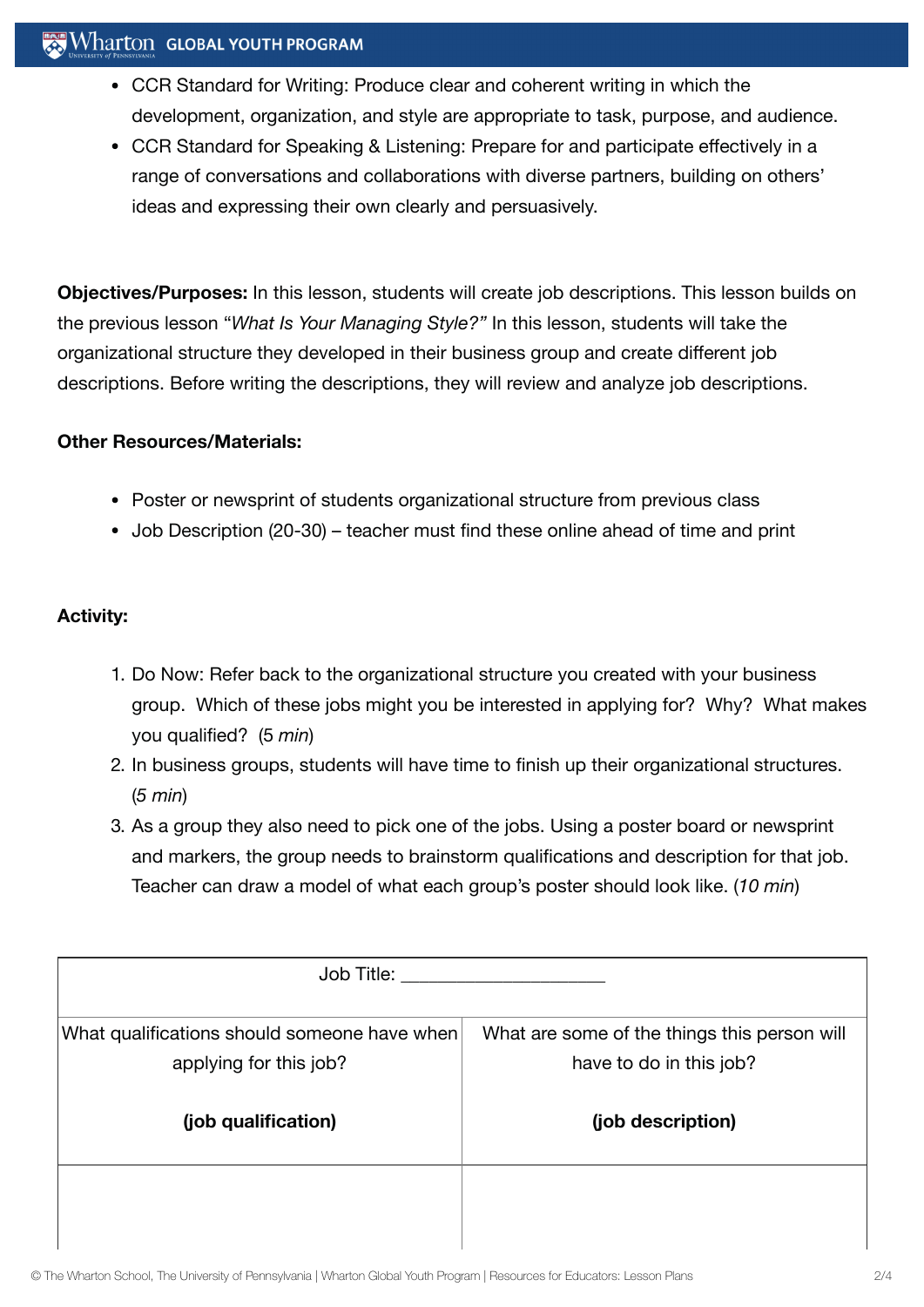4. As the class comes together, one person from each group can go around and share the job, qualification and descriptions they came up with. (*10 min*)

5. Teacher will pass out some examples of job descriptions of real jobs. In groups students should read the descriptions and try to answer the following questions which will be shared as a class later: (*5 – 10 min*)

- a. What does the description tell you about the job?
- b. What does the description tell you about the requirements?
- c. What does the description tell you about the company?
- d. What does the description tell you about the type of person they are looking for?
- e. What did you find surprising?

6. As a class, come back together and go over the questions. As a class, answer the question, what do all these job descriptions have in common? How are they different? (*10 min*)

7. Remainder of the time students will work in business groups and develop a job description for the job they selected. They can also continue to work on other job descriptions if they have time. (*5 – 10 min*)

#### **Practice Outside of the Classroom:**

At home, students can select another job from their organizational chart and write a job description. They can also work on creating a résumé for themselves.